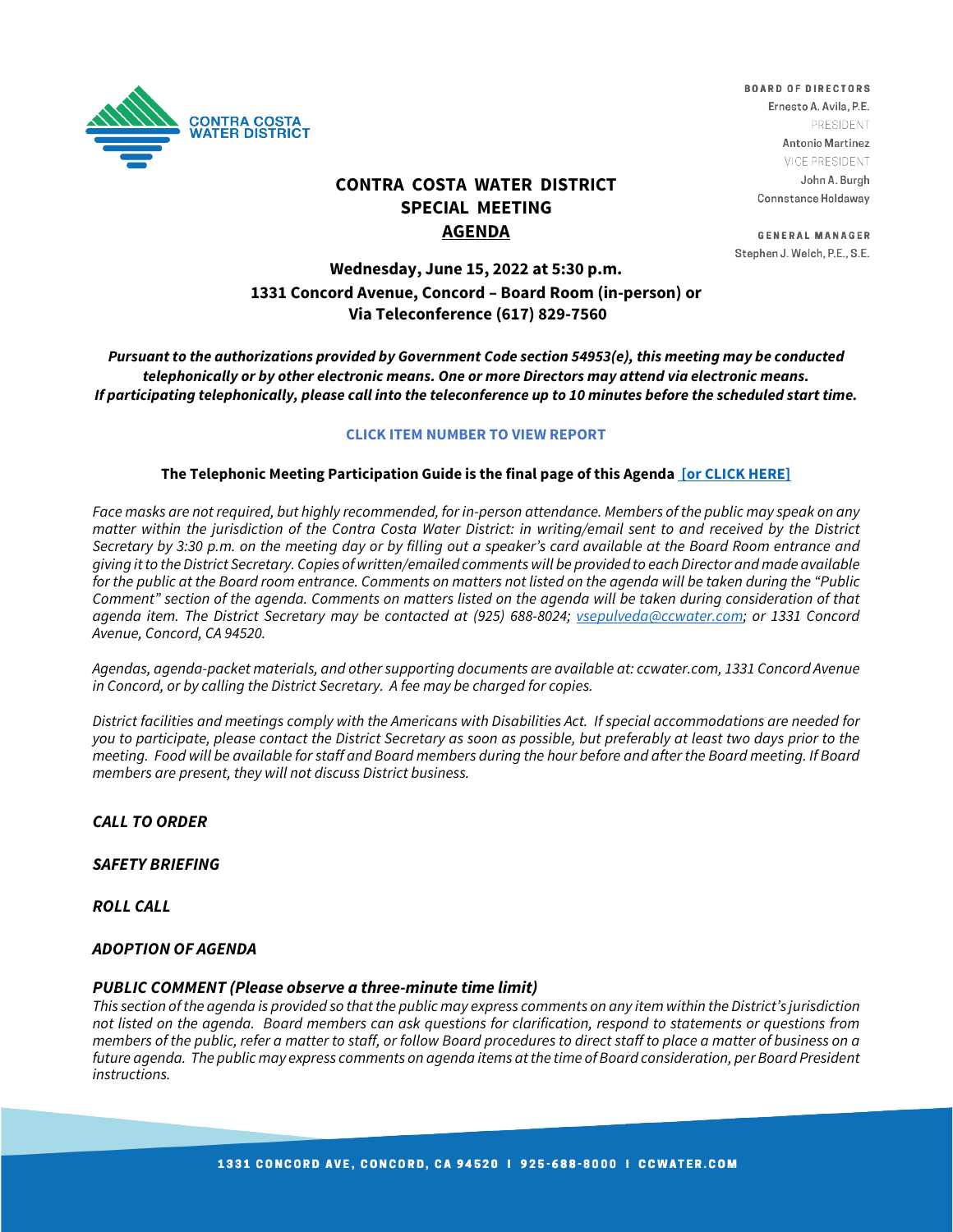Board Agenda June 15, 2022 Page 2

## *CLOSED SESSION*

1. Public Employee Performance Evaluation as allowed under Government Code Section 54957, Employee: General Counsel (Bold, Polisner, Maddow, Nelson, & Judson).

### *RECONVENE FROM CLOSED SESSION*

2. Report on Closed Session

## *ACTION*

- [3.](https://www.ccwater.com/DocumentCenter/View/11301/S3-Authorize-FY23-Amendment-with-BPMNJ) Authorize execution of a contract amendment with Bold, Polisner, Maddow, Nelson, & Judson for FY23 legal services in an amount not to exceed \$1,528,500.
- [4.](https://www.ccwater.com/DocumentCenter/View/11302/S4-Authorize-FY23-Amendment-with-Aleshire-and-Wynder) Authorize execution of a contract amendment with Aleshire and Wynder for FY23 employment and labor law services in an amount not to exceed \$372,000.

## *ADJOURNMENT*

The next regular meeting of the Board of Directors will be held following this meeting on Wednesday, June 15, 2022, commencing at 6:30 p.m. in the Board Room located at 1331 Concord Avenue, Concord, and via teleconference.